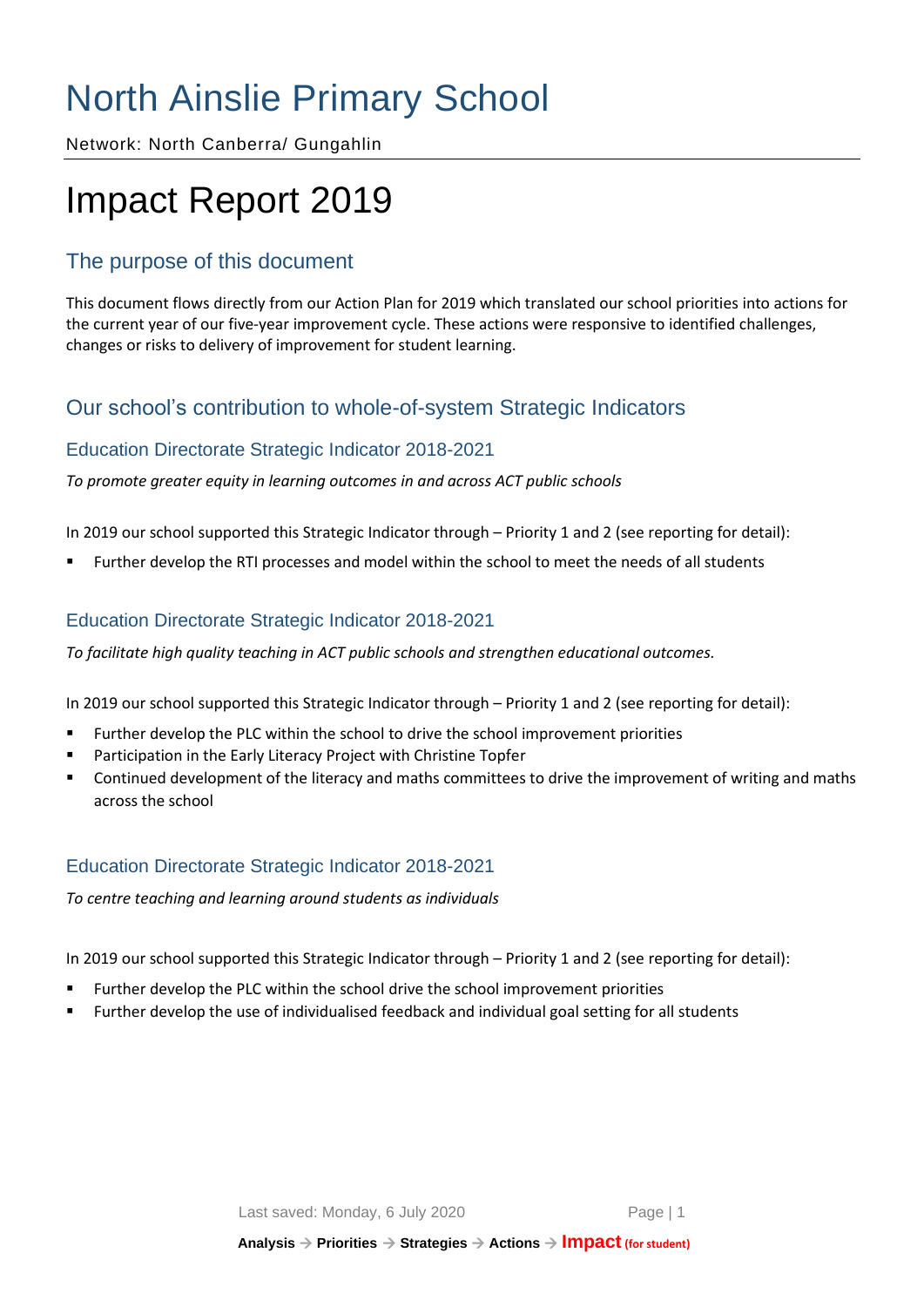# Reporting against our priorities

## Priority 1: Improve writing for all students with an emphasis on growth

#### **Targets or measures**

By the end of 2023 we will achieve:

- Percentage of students achieving at or above expected growth from year 3 to year 5 in writing will be equal to, or above, like schools (SSSG) averaged over the last three years of the plan.
- Percentage of students in the top two bands will be equal to, or above, like schools (SSSG) averaged over the last three years of the plan.
- From the commencement of 2020, use A to E data in writing to establish base line data and set targets.
- 100% of teachers (K-6) use consistent rubrics and work samples to make effective judgements regarding student progress.
- From 2019 collect perception data from students about the teaching and learning of writing, including receiving appropriate feedback from teachers.
- From 2019 perception data collected from teachers about the teaching and learning of writing, including receiving feedback on their practice.
- 100% of teachers are using ACARA work samples and rubrics to make effective judgements about student progress.
- 100% of teachers are using differentiated planning to meet the needs of all students.

In 2019 we implemented this priority through the following strategies.

- **■** Participation in the Early Literacy Project with Christine Topfer to further strengthen pedagogy and consistency across the school.
- Continued focus on the pedagogy used to teach writing with a focus on consistent, evidence-based practices used in all classrooms.
- Further develop the PLC model to ensure the focus is on student outcomes and consistency of practice across the school.

*Below is our progress towards our five-year targets with an emphasis on the accumulation and analysis of evidence over the term of our plan.*

#### *Student learning data*

| <b>Targets or Measures</b>                                | <b>Base</b> | Year 1 | Year 2 | Year 3 | Year 4 | Year 5 |
|-----------------------------------------------------------|-------------|--------|--------|--------|--------|--------|
| Students achieving at or above expected growth from year  | 2016        | 2017   |        |        |        |        |
| 3 to year 5 in writing compared to like schools (averaged | to          | to     |        |        |        |        |
| over the last three years of the plan). Current target is | 2018        | 2019   |        |        |        |        |
| 62%.                                                      | 65.9%       | 56.3%  |        |        |        |        |
| Percentage of students in year 3 in the top two bands     | 2016        | 2017   |        |        |        |        |
| compared to like schools (averaged over the last three    | to          | to     |        |        |        |        |
| years of the plan). Currently 12 % points below.          | 2018        | 2019   |        |        |        |        |
|                                                           | 56.2%       | 55.2%  |        |        |        |        |
| Percentage of students in year 5 in the top two bands     | 2016        | 2017   |        |        |        |        |
| compared to like schools (averaged over the last three    | to          | to     |        |        |        |        |
| years of the plan). Currently 12 % points below.          | 2018        | 2019   |        |        |        |        |
|                                                           | 16.9%       | 19.5%  |        |        |        |        |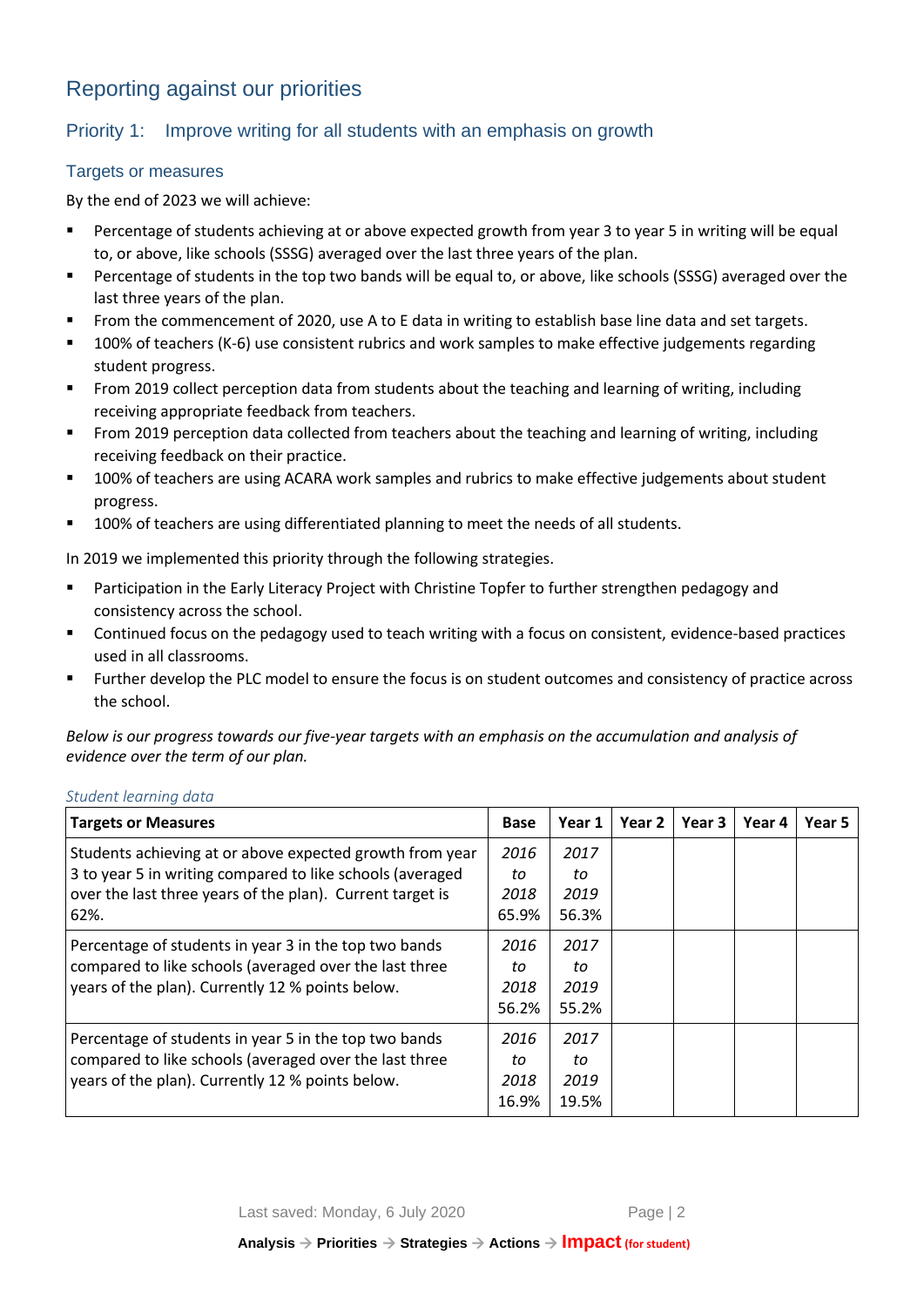## *Student Learning Data*

| <b>Target or Measures</b>                                   | <b>Base</b> | Year 1 | Year 2 | Year 3 |
|-------------------------------------------------------------|-------------|--------|--------|--------|
|                                                             |             | 2021   | 2022   | 2023   |
| A to E data for students from year 1 to year 6 for writing. | To be       |        |        |        |
|                                                             | established |        |        |        |
|                                                             | 2020        |        |        |        |

## *Perception Data*

| Targets or Measures - Student Perception Data                         | Base                         | Year 1 | Year 2 | Year 3 |
|-----------------------------------------------------------------------|------------------------------|--------|--------|--------|
| Student perception data on receiving feedback from their<br>teachers. | To be<br>established<br>2020 |        |        |        |

| Targets or measures -<br><b>Teacher Perception Data</b>                                       | $Base -$<br>established in<br>2019                                             | Year 1<br>2020 | Year <sub>2</sub><br>2021 | Year <sub>3</sub><br>2022 | Year 4<br>2023 |
|-----------------------------------------------------------------------------------------------|--------------------------------------------------------------------------------|----------------|---------------------------|---------------------------|----------------|
| How confident are you in<br>including all the components<br>of a balanced writing<br>program? | Marginally or<br>moderately<br>confident - 60%<br>Highly<br>confident -<br>36% |                |                           |                           |                |
|                                                                                               | Highly<br>confident and<br>able to coach<br>others - 4%                        |                |                           |                           |                |
| How often do you provide<br>feedback to individual<br>students on their writing?              | Less than once<br>a week -<br>30%                                              |                |                           |                           |                |
|                                                                                               | Once a week -<br>40%<br>More than                                              |                |                           |                           |                |
|                                                                                               | once a week -<br>30%                                                           |                |                           |                           |                |
| Do you use the feedback to<br>set individual writing goals?                                   | Yes - 68%<br>$No - 32%$                                                        |                |                           |                           |                |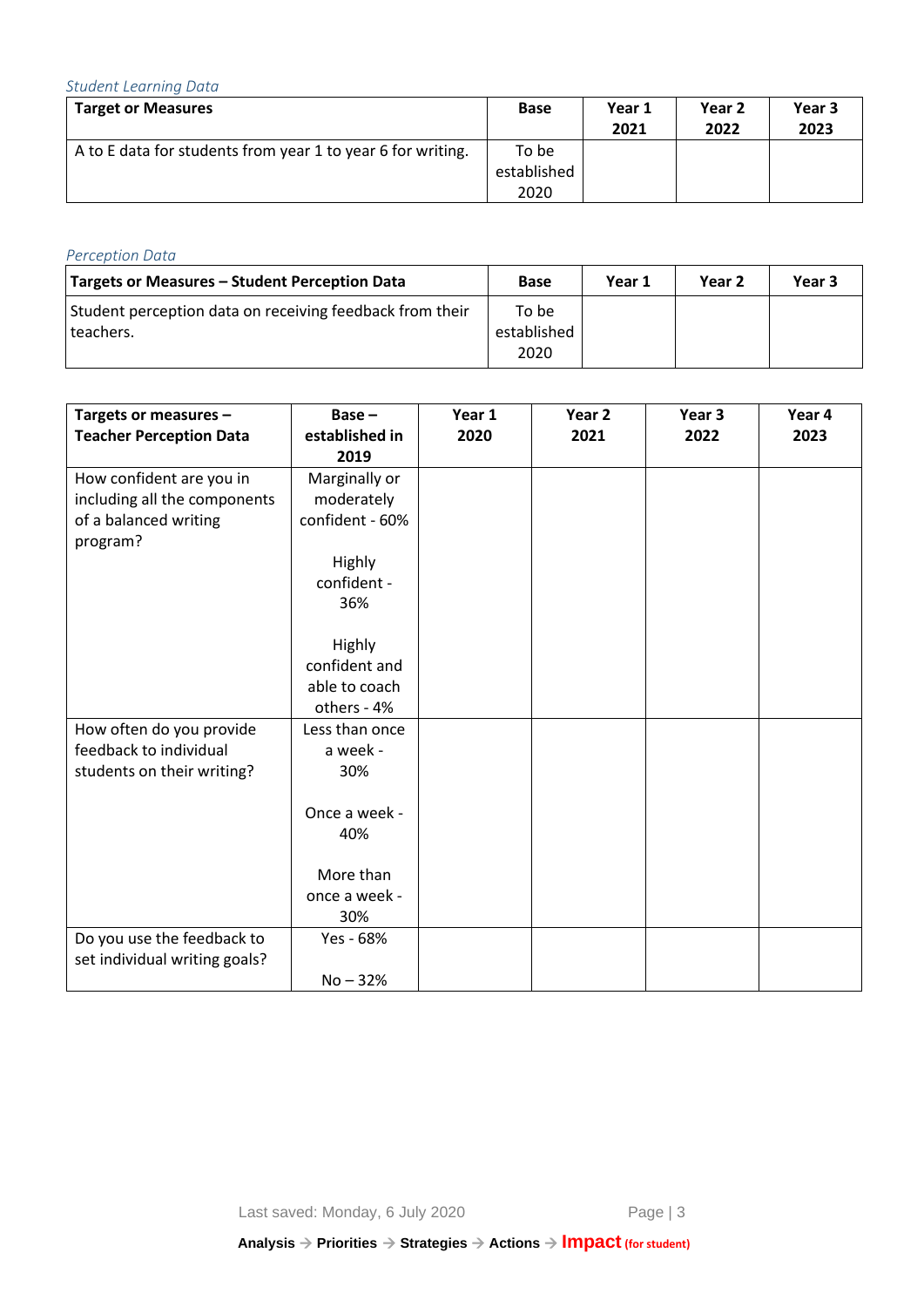| <b>Targets or Measures</b>                                                                                           | <b>Base</b>          | Year 1 | Year 2 $\parallel$ | Year 3   Year 4 | Year 5 |
|----------------------------------------------------------------------------------------------------------------------|----------------------|--------|--------------------|-----------------|--------|
| 100% of teachers are using ACARA work samples and<br>rubrics to make effective judgements about student<br>progress. | Not yet<br>available |        |                    |                 |        |
| 100% of teachers are using differentiated planning to<br>meet the needs of all students.                             | Not yet<br>available |        |                    |                 |        |

#### What this evidence tells us

- Data from NAPLAN shows a decrease in growth in writing for students in year 5.
- Data from NAPLAN shows a slight decrease in the number of students in the top two bands for writing in year 3.
- Data from NAPLAN shows an increase in the number of students in the top two bands for writing in year 5.
- Nearly half our teachers are highly confident in teaching the components of a balanced literacy program.
- Two thirds of students are receiving regular and targeted feedback on their writing.
- One third of students are not receiving feedback on a weekly basis about their writing or have it used it to set learning goals around writing.

#### Our achievements for this priority

#### **Further develop the PLC within the school to drive the school improvement priorities**

- The PLC within the school had a continued focus on teaching writing more consistently across the school and has no teachers without knowledge of the balanced writing program.
- Through the focus of the PLC, three quarters of our students are receiving regular feedback on their writing and are using it to set individual goals for improving their learning.
- We now have data from teachers to assist us to set the agenda for the PLC and PLT meetings for 2020.
- Participation in the Early Literacy Project with Christine Topfer was linked with writing and evidenced based practice to address priority 1 from the Strategic Plan.

#### **Preparation for 2020**

- The leadership team participated in a series of professional learning opportunities to assist them to effectively lead the PLC and PLTs within the school with a focus on student growth and the effective use of data.
- The school has continued to develop its understanding of a PLC and the role it plays in improved outcomes for students.
- The Literacy Committee developed draft rubrics and planning documents to be introduced in Semester 1 of 2020.

### Challenges we will address in our next Action Plan

#### **Further develop consistency of practice across the school**

- Embed consistent use of data to drive the teaching and learning cycle with teachers using Helen Timperley's Spiral of Inquiry to focus on student growth.
- Finalise the rubrics and planning documents used across the school to ensure consistency in assessment and reporting.
- Establish baseline data from students and use their feedback with teachers to continue to develop classroom practices and use of feedback and goal setting.

Last saved: Monday, 6 July 2020 Page | 4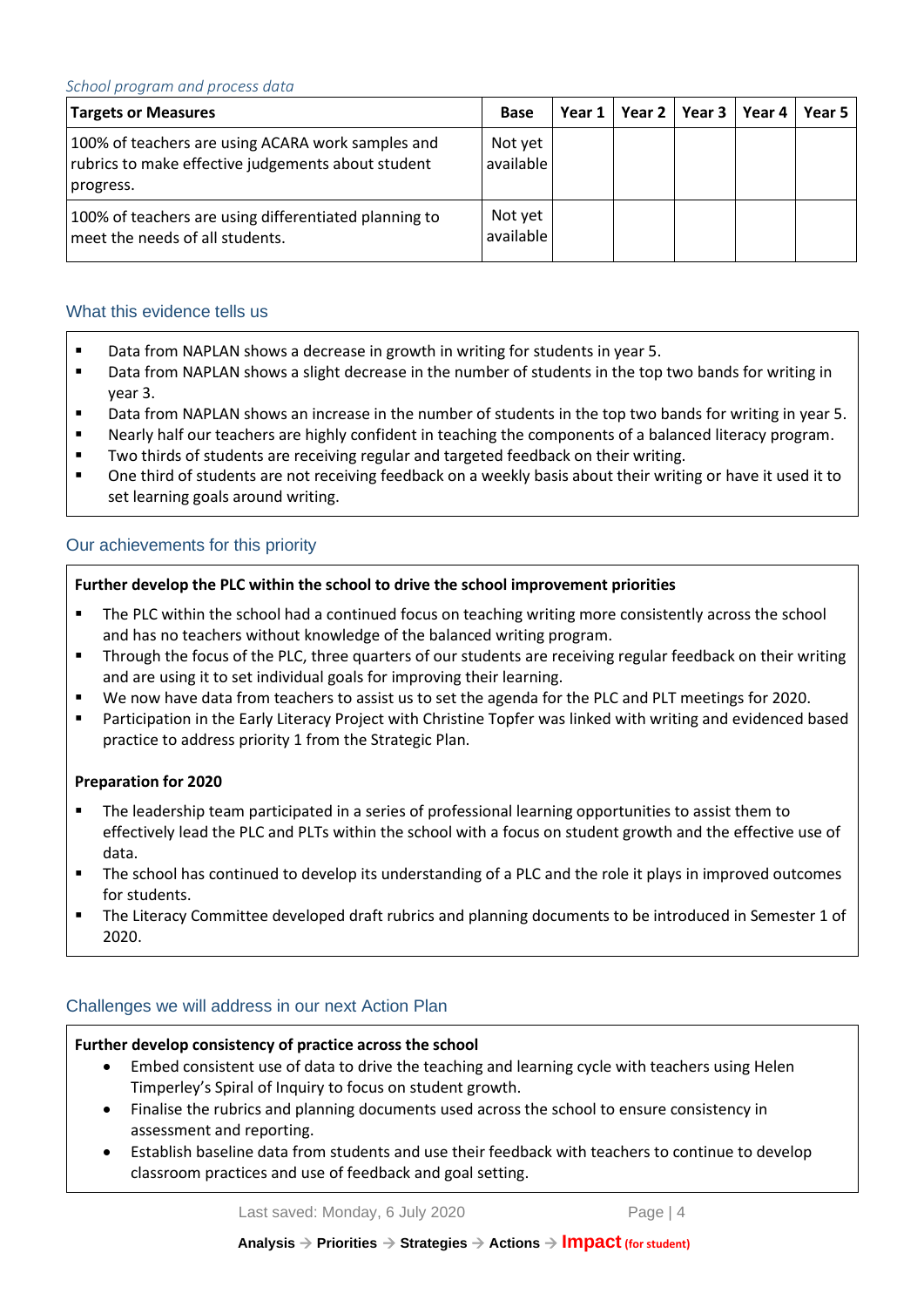### Priority 2: Improve numeracy for all students with an emphasis on growth

#### Targets or measures

By the end of 2023 we will achieve:

- Percentage of students achieving at or above expected growth from year 3 to year 5 in numeracy will be equal to, or above, like schools (SSSG) averaged over the last three years of the plan.
- Percentage of students in the top two bands will be equal to, or above, like schools (SSSG) averaged over the last three years of the plan.
- Percentage of students 1 standard deviation above the median score in PAT Maths.
- Percentage of students achieving above expected standard against the ACARA Achievement Standards and correlation to PAT and NAPLAN data.
- Identify perception data to use over the life of the plan with teachers and students.
- **•** Percentage of students achieving expected or better growth in PIPS as compared to the growth in reading
- 100% of teachers are using ACARA work samples and rubrics to make effective judgements about student progress.
- 100% of teachers are using differentiated planning to meet the needs of all students.

In 2019 we implemented this priority through the following strategies.

- Whole school participation in professional learning with Anita Chin from Inspired Mathematics Teaching.
- Vision for the teaching of maths established through the school's PLC.
- **•** Upgraded the resources across the school to reflect a consistent approach to the teaching of maths.

*Below is our progress towards our five-year targets with an emphasis on the accumulation and analysis of evidence over the term of our plan.*

#### *Student learning data*

| <b>Targets or Measures</b>                                 | <b>Base</b> | Year 1 | Year 2 | Year 3 | Year 4 | Year 5 |
|------------------------------------------------------------|-------------|--------|--------|--------|--------|--------|
| Students achieving at or above expected growth from year   | 2016        | 2017   |        |        |        |        |
| 3 to year 5 in numeracy compared to like schools (averaged | to          | to     |        |        |        |        |
| over the last three years of the plan). Current target is  | 2018        | 2019   |        |        |        |        |
| 57%.                                                       | 46.8%       | 54.7%  |        |        |        |        |
| Percentage of students in year 3 in the top two bands      | 2016        | 2017   |        |        |        |        |
| compared to like schools (averaged over the last three     | to          | to     |        |        |        |        |
| years of the plan). Currently 12 % points below.           | 2018        | 2019   |        |        |        |        |
|                                                            | 49.8%       | 52.2%  |        |        |        |        |
| Percentage of students in year 5 in the top two bands      | 2016        | 2017   |        |        |        |        |
| compared to like schools (averaged over the last three     | to          | to     |        |        |        |        |
| years of the plan). Currently 12 % points below.           | 2018        | 2019   |        |        |        |        |
|                                                            | 36.4%       | 39.0%  |        |        |        |        |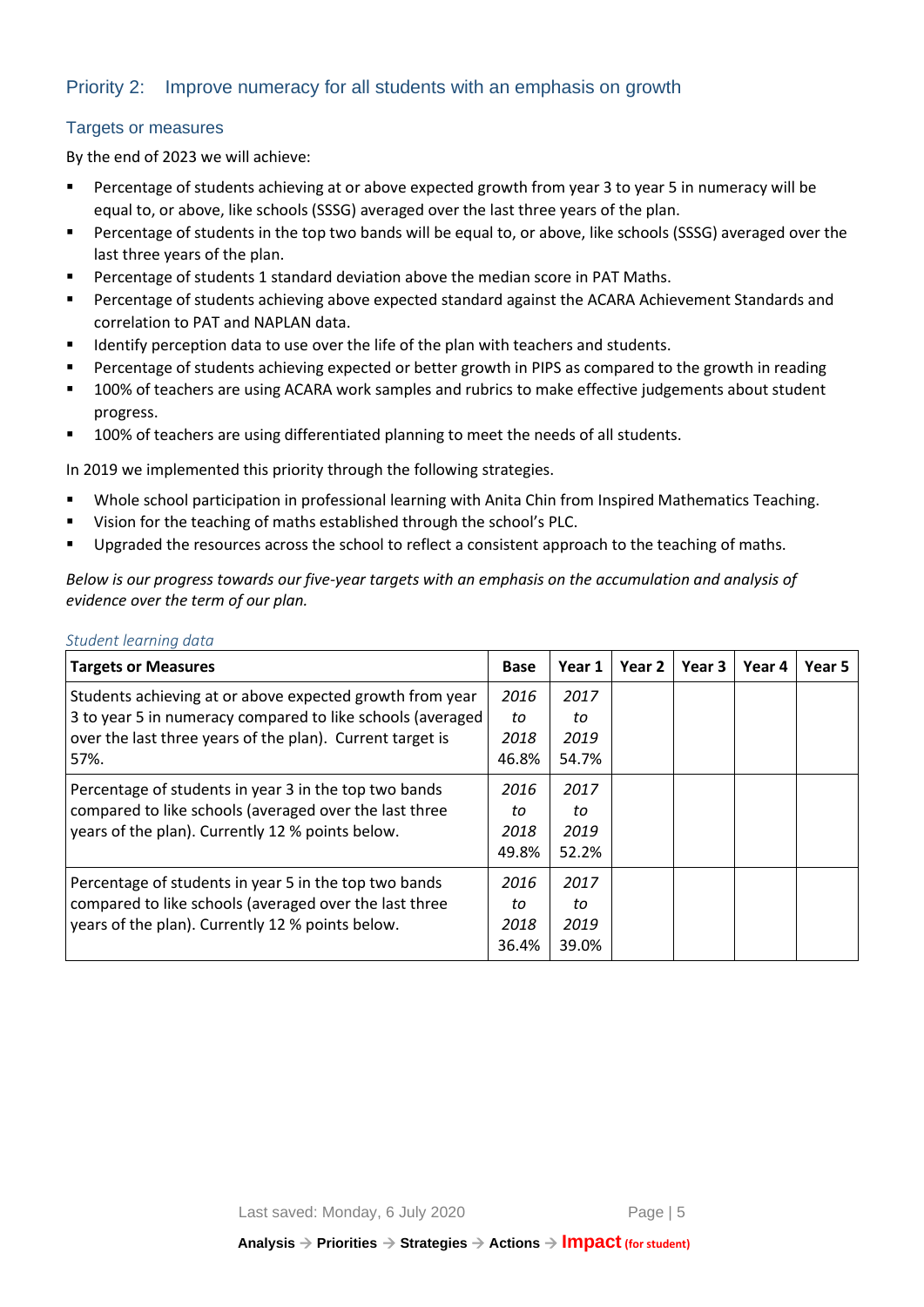| <b>Target or Measures</b> | <b>Base - established</b> |  |  |
|---------------------------|---------------------------|--|--|
|                           | in 2019                   |  |  |
| Students working at       | Year $3 - 2.5%$           |  |  |
| 2 or more standard        | Year $4 - 1.6%$           |  |  |
| deviations below          | Year $5 - 5.4%$           |  |  |
| the median score          | Year $6 - 1.6%$           |  |  |
| on PAT Maths.             |                           |  |  |
| Students working at       | Year $3 - 12.7%$          |  |  |
| 1 standard                | Year $4 - 3.3%$           |  |  |
| deviation below the       | Year $5 - 9.5%$           |  |  |
| median score on           | Year $6 - 9.5%$           |  |  |
| PAT Maths.                |                           |  |  |
| Students working at       | Year $3 - 58.2%$          |  |  |
| the expected level        | Year $4 - 72.1%$          |  |  |
| on PAT Maths.             | Year $5 - 55.4%$          |  |  |
|                           | Year $6 - 47.6%$          |  |  |
| Students working at       | Year $3 - 12.7%$          |  |  |
| 1 standard                | Year $4 - 9.8%$           |  |  |
| deviations above          | Year $5 - 13.5%$          |  |  |
| the median score          | Year $6 - 25.4%$          |  |  |
| on PAT Maths.             |                           |  |  |
| Students working at       | Year $3 - 13.9%$          |  |  |
| 2 or more standard        | Year $4 - 13.1%$          |  |  |
| deviations above          | Year $5 - 16.2%$          |  |  |
| the median score          | Year $6 - 15.9%$          |  |  |
| on PAT Maths.             |                           |  |  |

| <b>Target or Measures</b>                        | <b>Base</b>                  | Year 1<br>2021 | Year 2<br>2022 | Year 3<br>2023 |
|--------------------------------------------------|------------------------------|----------------|----------------|----------------|
| A to E data correlated with PAT Maths and NAPLAN | To be<br>established<br>2020 |                |                |                |

| <b>Target or</b><br><b>Measures</b> | <b>Base</b><br>averaged<br>from<br>2016-2018 | Year 1                                    | Year 2 | Year 3 | Year 4 | Year 5 |
|-------------------------------------|----------------------------------------------|-------------------------------------------|--------|--------|--------|--------|
| <b>PIPS</b><br>growth in<br>reading | Low<br>20.1%<br>Expected or High<br>79.8%    | Low<br>18.4%<br>Expected or High<br>81.6% |        |        |        |        |
| <b>PIPS</b><br>growth in<br>maths   | Low<br>32.2%<br>Expected or High<br>67.8%    | Low<br>32.9%<br>Expected or High<br>67.2% |        |        |        |        |

Last saved: Monday, 6 July 2020 Page | 6

**Analysis** → **Priorities** → **Strategies** → **Actions** → **Impact (for student)**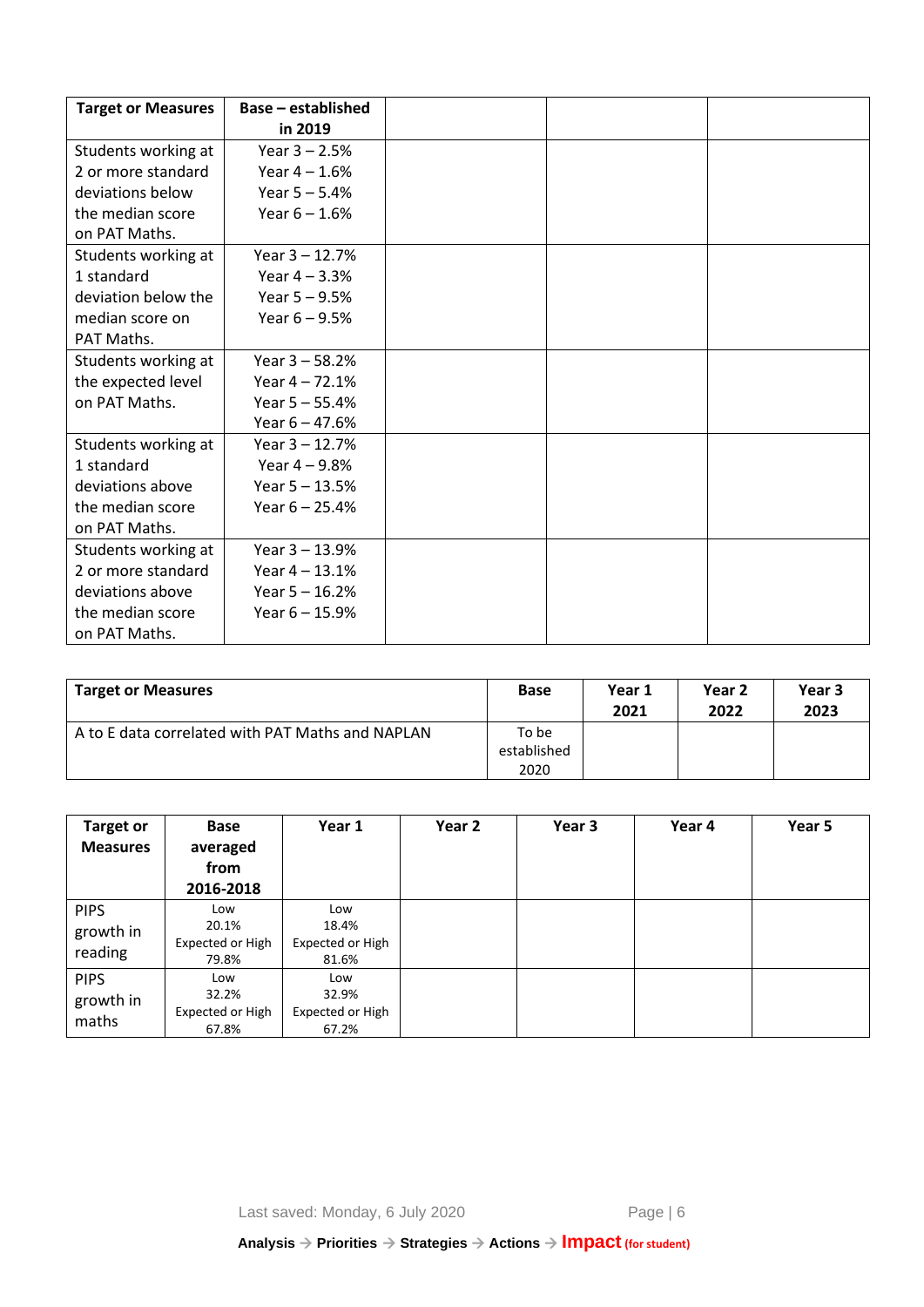| Perception data                               |                              |        |                   |        |
|-----------------------------------------------|------------------------------|--------|-------------------|--------|
| Targets or Measures – Student Perception Data | <b>Base</b>                  | Year 1 | Year <sub>2</sub> | Year 3 |
| Student perception data on maths.             | To be<br>established<br>2020 |        |                   |        |

| Targets or measures -          | Base-           | Year 1 | Year <sub>2</sub> | Year 3 | Year 4 |
|--------------------------------|-----------------|--------|-------------------|--------|--------|
| <b>Teacher Perception Data</b> | established in  | 2020   | 2021              | 2022   | 2023   |
|                                | 2019            |        |                   |        |        |
| How useful did you find the    | Not or          |        |                   |        |        |
| professional learning with     | marginally      |        |                   |        |        |
| Anita Chin in January?         | useful --18%    |        |                   |        |        |
|                                |                 |        |                   |        |        |
|                                | Somewhat        |        |                   |        |        |
|                                | useful $-33%$   |        |                   |        |        |
|                                |                 |        |                   |        |        |
|                                | Very or         |        |                   |        |        |
|                                | extremely       |        |                   |        |        |
|                                | useful and      |        |                   |        |        |
|                                | informative -   |        |                   |        |        |
|                                | 49%             |        |                   |        |        |
| Have you used any strategies   | Yes - 70%       |        |                   |        |        |
| shared by Anita Chin in the    |                 |        |                   |        |        |
| January PL?                    | No 30%          |        |                   |        |        |
| Have you tried differentiating | $Yes - 64%$     |        |                   |        |        |
| your maths lessons using the   |                 |        |                   |        |        |
| strategies shared by Anita     | $No - 36%$      |        |                   |        |        |
| Chin?                          |                 |        |                   |        |        |
| How confident are you with     | Marginally      |        |                   |        |        |
| the maths content of the       | confident - 15% |        |                   |        |        |
| <b>Australian Curriculum?</b>  |                 |        |                   |        |        |
|                                | Somewhat        |        |                   |        |        |
|                                | confident -     |        |                   |        |        |
|                                | 33%             |        |                   |        |        |
|                                |                 |        |                   |        |        |
|                                | <b>Highly</b>   |        |                   |        |        |
|                                | confident and   |        |                   |        |        |
|                                | able to coach   |        |                   |        |        |
|                                | others - 52%    |        |                   |        |        |
| How confident are you with     | Not or          |        |                   |        |        |
| differentiating the maths      | marginally      |        |                   |        |        |
| curriculum in your             | confident - 18% |        |                   |        |        |
| classroom?                     |                 |        |                   |        |        |
|                                | Somewhat        |        |                   |        |        |
|                                | confident -     |        |                   |        |        |
|                                | 33%             |        |                   |        |        |
|                                |                 |        |                   |        |        |
|                                | <b>Highly</b>   |        |                   |        |        |
|                                | confident and   |        |                   |        |        |
|                                | able to coach   |        |                   |        |        |
|                                | others - 49%    |        |                   |        |        |

Last saved: Monday, 6 July 2020 Page | 7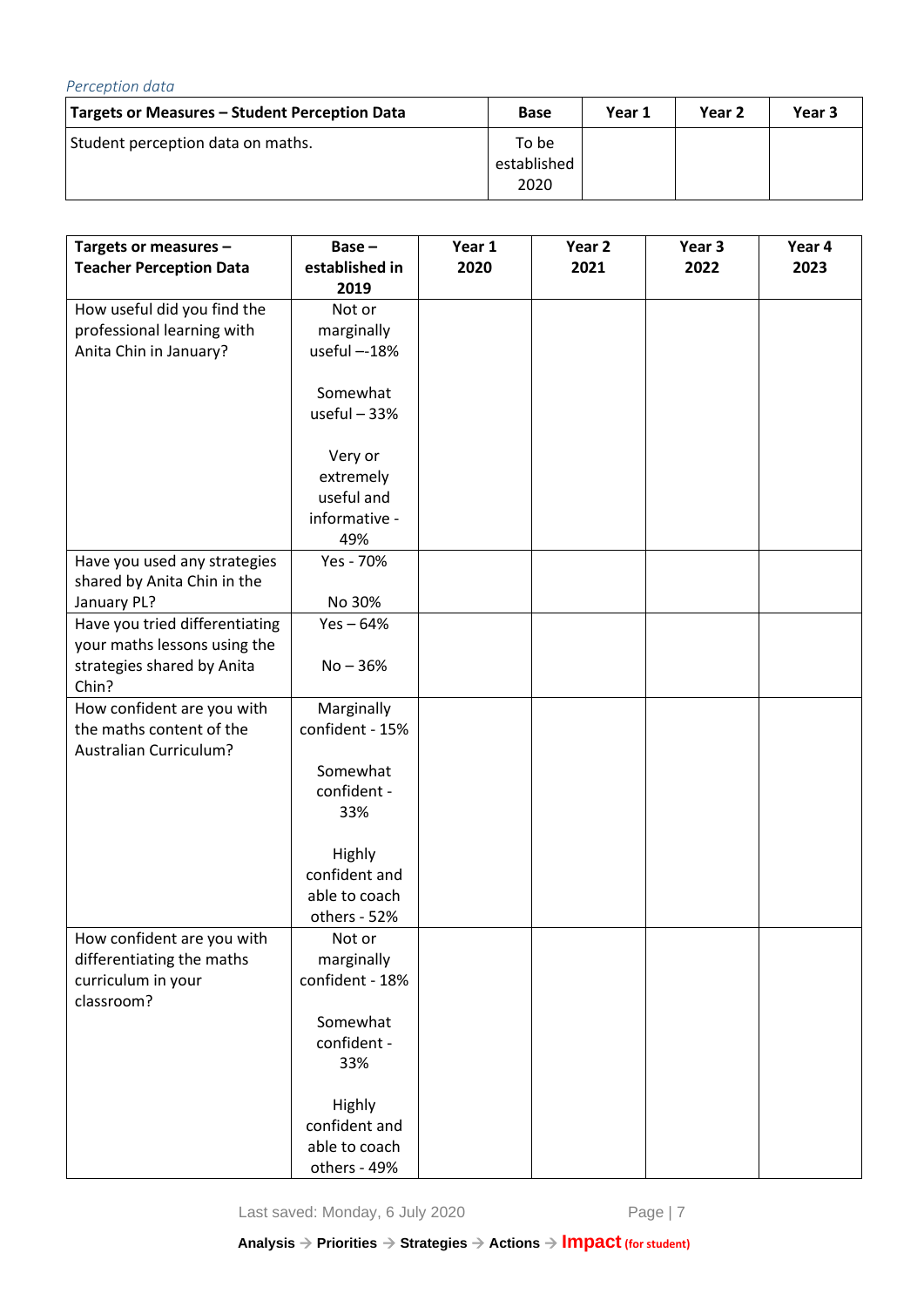| <b>Targets or Measures</b>                                                                                           | <b>Base</b>          | Year 1 | Year 2   Year 3   Year 4 | Year 5 |
|----------------------------------------------------------------------------------------------------------------------|----------------------|--------|--------------------------|--------|
| 100% of teachers are using ACARA work samples and<br>rubrics to make effective judgements about student<br>progress. | Not yet<br>available |        |                          |        |
| 100% of teachers are using differentiated planning to<br>meet the needs of all students.                             | Not yet<br>available |        |                          |        |

#### What this evidence tells us

- Data from NAPLAN shows an increase in growth in numeracy for students in year 5
- Data from NAPLAN shows an increase in the number of students in the top two bands for numeracy for students in year 3 and year 5.
- **PIPS data shows that students achieving expected or higher than expected growth in maths continues to** be lower than for reading.
- Nearly half our teachers found the professional learning in January to be very or extremely useful for their practice.
- Over half our teachers are highly confident in using the maths content from the Australian Curriculum.
- Nearly half our teachers are highly confident in differentiating maths in their classroom.

#### Our achievements for this priority

#### **Further develop the PLC within the school to drive the school improvement priorities**

- The PLC began to focus more on developing an understanding of maths and its place within the curriculum, best practice and a whole school focus through the professional learning and developing the school's maths vision.
- The PLC within the school focused on beginning to bring consistency of practice across the school for the teaching of maths and provided the resources teachers need to teach maths effectively.
- Teachers began to use PAT maths more consistently across years 3-6 to gather more data on their students for this learning area.
- Teachers began to focus more on gaining a whole picture of students as mathematicians using PAT data and the data from NAPLAN.

#### **Preparation for 2020**

- The leadership team participated in a series of professional learning opportunities to assist them to effectively lead the PLC and PLTs within the school with a focus on student growth and the effective use of data.
- The school has continued to develop its understanding of a PLC and the role it plays in improved outcomes for students.
- The Maths Committee developed draft planning documents to be introduced in Semester 1 of 2020.